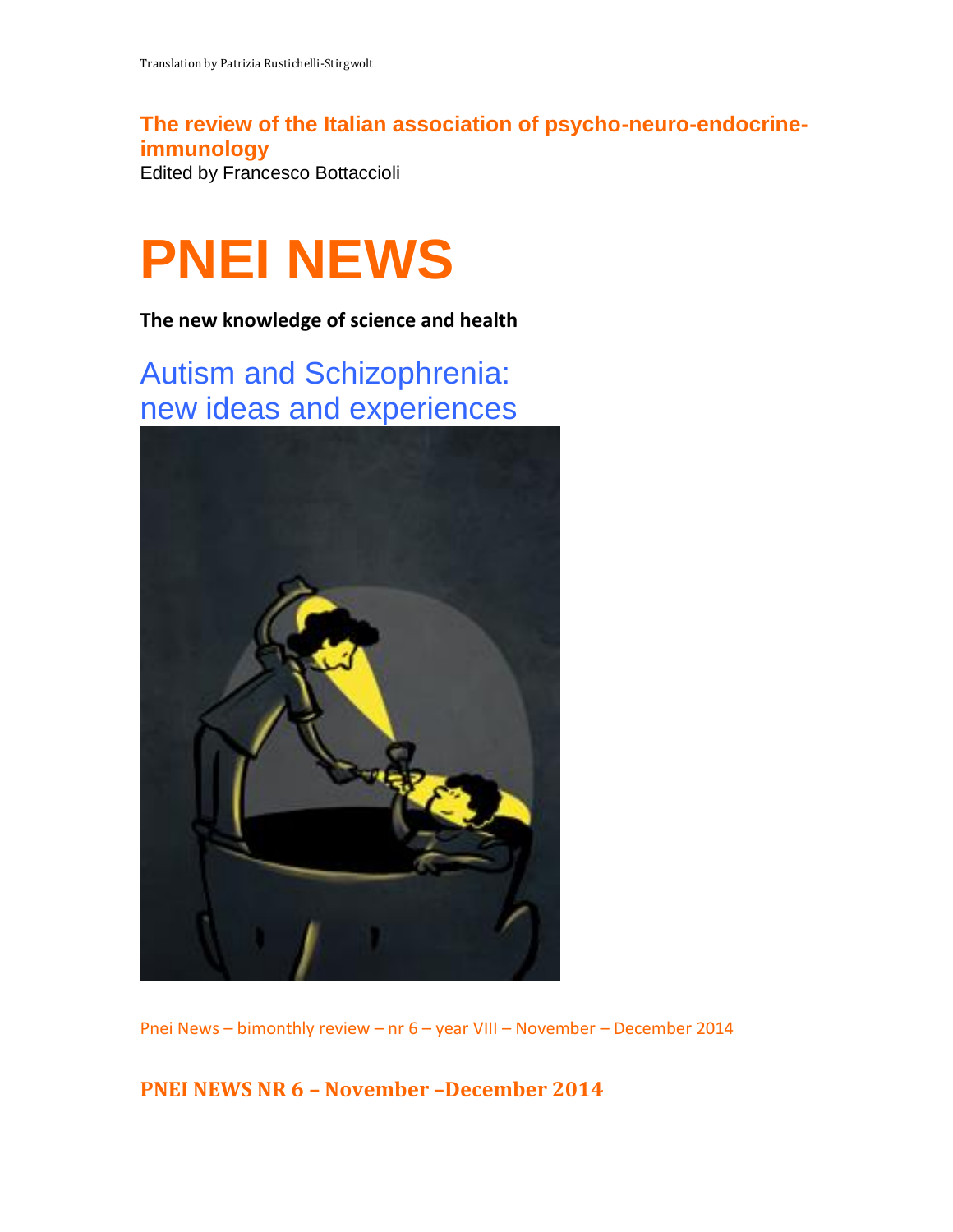#### **EDITORIAL**

**Page 3. Only by seeing the whole picture, new ideas can arise** Francesco Bottaccioli

# **NEW IDEAS ABOUT SCHIZOPHRENIA**

# **Interview with Emily Severance from Johns Hopkins University**

#### **Page 4. The role of the gastro-intestinal tract on schizophrenia**

Sensitivities and allergies to certain food generate intestinal inflammation whose role on severe mental disorders such as schizophrenia has now been ascertained. This evidence leads to a new vision and new treatments for the prime psychiatric disorder.

Paola Emilia Cicerone

#### **Page 7. Schizophrenia: a many-faceted disorder affecting the whole person.**

Based on the theory that schizophrenia is caused by a dopamine receptors disorder, the pharmacological treatments for schizophrenia have provided poor results. The new discoveries motivate to further investigate new paths to better understand this multi-factorial, heterogeneous and fluctuating pathological phenomenon. Francesco Bottaccioli

# **DOSSIER: STEM CELLS**

#### **Page 12. Beyond tissue regeneration**

Neural stem cells play an immunomodulatory role in neuroinflammatory disorders. Giulio Volpe, Iacopo Bicci, Stefano Pluchino

### **Page 19. Autism: new frontiers**

The diagnoses of autism spectrum disorders are increasing worldwide. No effective pharmacological treatment has been found until now. At the present time new integrative medicine approaches are on the horizon. They include special diets, sensorial integration and behavioral therapy. A pilot-study indicates also stem cells transplant as a possibility.

Dario Siniscalco, Nicola Antonucci.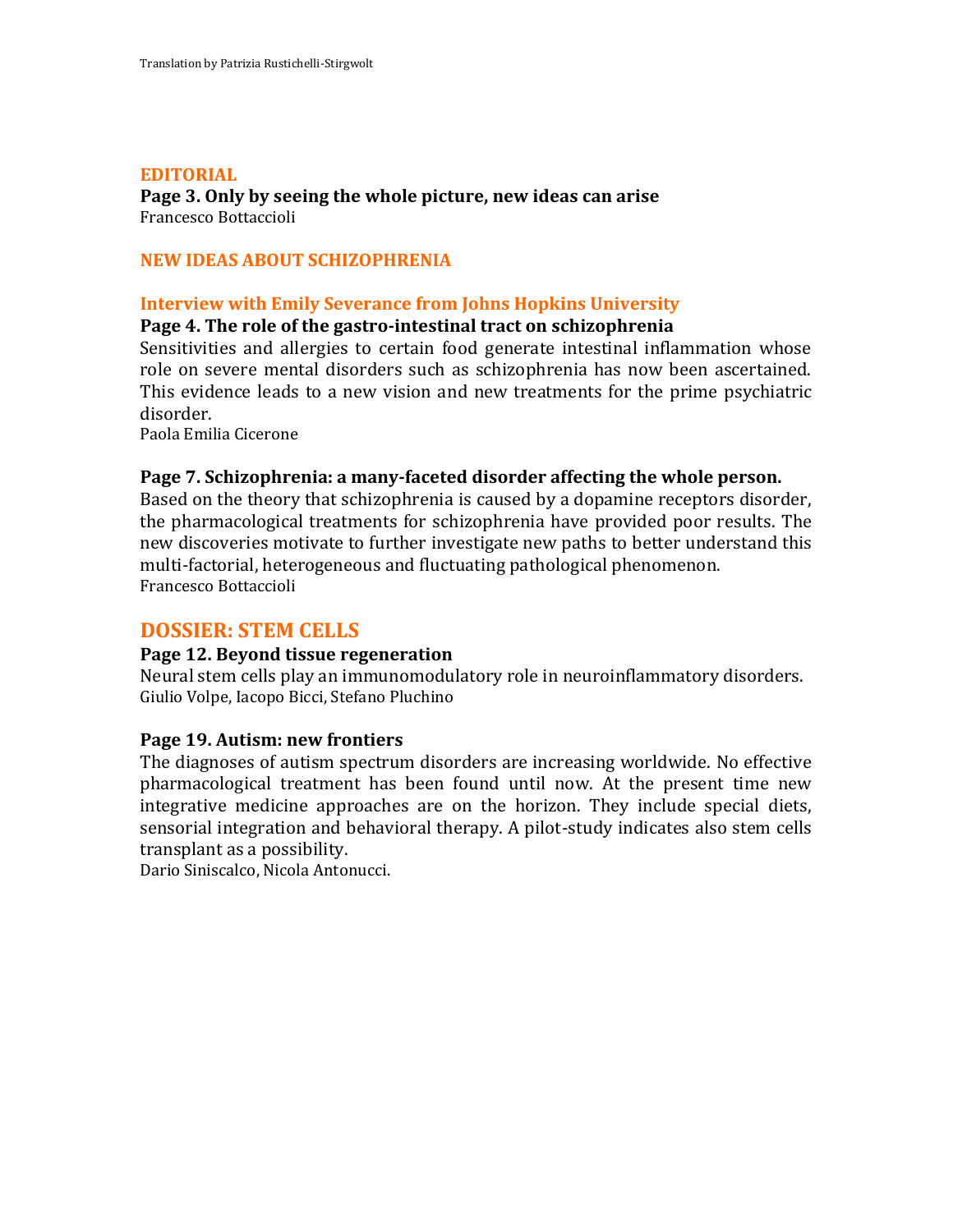# **EDITORIAL**

# **Only by seeing the whole picture, new ideas can arise**

Francesco Bottaccioli – Sipnei Founder and Honorary President

The last issue of *Science* reports the speech held by Phillip Sharp, Professor at the Department of Biology at the Massachusetts Institute of Technology (MIT), on occasion of his Presidential Address at the Association for the Advancement of Science1. The core of his argument lies on the challenges human species are about to confront.

Human society is facing a rapid growth in terms of number of inhabitants of the Earth (9 billions) and increased levels of consumption (hundreds of millions of Indian and Chinese consumers will have access to the global market). To face such unprecedented set of global challenges, it is necessary to integrate the diverse branches of scientific knowledge. Sharp says that only the convergence of science of life, social and physical science will accelerate the process of innovation that is urgently required in this very moment. Thus to achieve innovation it is necessary to integrate the knowledge, tear down the barriers separating the diverse branches of science and work on a constant reciprocal enrichment. It seems that by now the integration of knowledge has become an indisputable fact fiercely advertised by the most important scientific organizations around the world. Actually it is not exactly like this. First of all because a scientific ideal often hides old and refuted ideas such as the research for a technology in order to produce more food (maybe GMOs) without ever questioning the level, the hierarchy and characteristics of consumption in the Western countries as well as the productive and social structure which support them and that we are exporting in the rest of the world. Secondly, because the new theorists of integration do not criticize the market and the organizational epistemological requirements which are the foundations justifying the separation among sciences. For this reason integration of sciences is doomed to fail if left in their hands…and with it innovation as well.

The most recent studies on severe psychiatric disorders show very clearly that a vision of the whole picture helps producing new ideas and promoting new treatments, some of them are highly innovative.

More than a century ago since the first theories to the best of present knowledge, schizophrenia is considered as an inexplicable and scarcely curable brain disorder. The same can be applied to the most recent autism spectrum disorders. The attitude towards these patients has shifted from considering them as a danger and thus marginalizing them into asylums, to a barely hidden tolerance made it possible by the life-long psychopharmacologic treatments and the sacrifice of their families.

The multifaceted Twentieth Century psychiatry with all its branches (from psychoanalysis, cognitive psychotherapy to the psychopharmacology and the use of invasive technologies) took into consideration only the mind of the patient and found it was deficient, disconnected and delirious. They never bothered to consider that this mind was as a conjoint with its psychological experience as well as the whole organism. Scientific research has recently started to investigate the